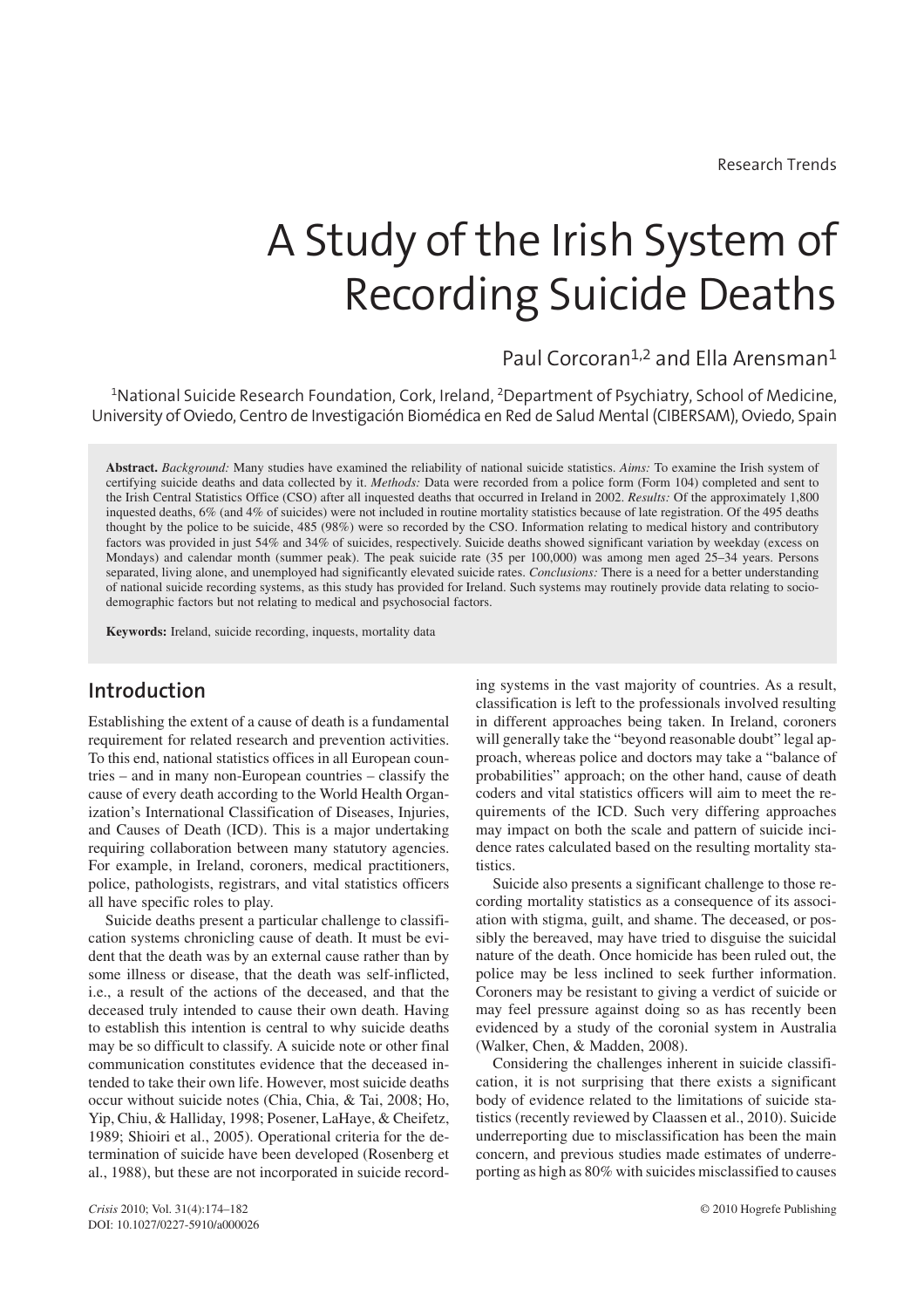of deaths, including accidental drowning, accidental poisoning, road traffic accident deaths, and the natural cause of death category – signs, symptoms, and ill-defined conditions (Clarke-Finnegan & Fahy, 1983; Cooper & Milroy, 1995; Jobes, Berman, & Josselson, 1987; Jougla et al., 2002; Phillips & Ruth, 1993). However, suicide misclassification has most often been associated with the category "deaths of undetermined intent," often referred to as "undetermined deaths or open verdicts" (Neeleman & Wessely, 1997). Respectively, studies in England, Finland, and France found 65%, 32%, and 35% of undetermined deaths to be suicides (Cooper & Milroy, 1995; Jougla et al., 2002; Ohberg & Lonnqvist, 1998).

Despite irrefutable evidence of their limited accuracy, research findings based on suicide statistics have proved to be robust, leading to reassuring conclusions that epidemiologists can "compare rates between countries and districts within them, between demographic groups and over time" (Sainsbury & Jenkins, 1982), that "misreporting . . . has little discernible impact on the effects of variables commonly used to test sociological theories of suicide" (Pescosolido & Mendelsohn, 1986), and that despite underreporting, the principal sociodemographic, and geographic features and trends over time can be considered as valid (Jougla et al., 2002). However, such conclusions cannot apply to countries that fail to supply any suicide mortality to the World Health Organization and those with implausibly low suicide rates.

Underreporting of suicide has been reported for Ireland perhaps more than for any other country (Brugha & Walsh, 1978; Cantor, Leenaars & Lester, 1997; Connolly & Cullen, 1995; Kelleher, Corcoran & Keeley, 1997; Walsh, Cullen, Cullivan & O'Donnell, 1990), and there is evidence to suggest that trends in Irish suicide have been influenced by changing levels of misclassification (Chishti, Stone, Corcoran, Williamson & Petridou, 2003; Kelleher, Corcoran, Keeley, Dennehy & O'Donnell, 1996). Research into the reliability of Irish statistics began long before the Irish suicide prevention activities, which were precipitated by the decriminalization of suicide in Ireland in 1993.

In 1995, the Irish National Task Force on Suicide was established. It found evidence to suggest that suicide underreporting in Ireland due to misclassification to undetermined deaths was no longer a significant problem (National Task Force on Suicide, 2006). As well as being a pillar on which to base suicide-prevention activities, the Task Force recognized that, with its existing infrastructure, the suicide recording system had the potential to provide a wide range of data on the circumstances and characteristics of those who died by suicide and other relevant causes of death. An arrangement existed between the Irish Central Statistics Office (CSO) and the Irish police, whereby the police provided additional information to the CSO on deaths that resulted in a coroner's inquest (see Results section below for a description of the system of registering inquested deaths). Annually, about 1,800 deaths in Ireland result in an inquest, representing approximately 25% of all deaths referred to

© 2010 Hogrefe Publishing *Crisis* 2010; Vol. 31(4):174–182

coroners and about 6% of all registered deaths in the country. With respect to inquested deaths, the police provided an opinion as to whether the death was accidental, suicidal, homicidal, or undetermined in order to supplement the information on the coroner's certificate for a better statistical classification of cause of death.

The Task Force recommended the expansion of the relevant statistical form (known as Form 104) in order to include more information relating to the deceased and the circumstances of the death, and the appointment of a researcher with the necessary access to analyze the information collected on Form 104. Form 104 is treated as strictly confidential in accordance with the Irish Statistics Act (1993), exceptional access being granted by the CSO for this study. The study was therefore afforded a unique opportunity to investigate the operation of the Irish cause of death classification system.

This paper reports the findings relating to two of the study objectives. The first objective was to examine the Form 104 reporting system with a specific focus on how this system performed for inquested deaths that occurred in Ireland in 2002 and were registered in 2002, 2003 (considered as deaths registered "on time" and included in routinely-available, official statistics) or in 2004 (considered as "late" registered deaths and excluded from routinely available, official statistics), taking into account completeness and consistency of the data recorded on the Forms 104. The second objective was to analyze the Form 104 data in order to provide novel findings related to the characteristics of the individuals who died by suicide in Ireland.

## **Methods**

Study protocols were determined together with the Irish Central Statistics Office (CSO) after which two researchers signed declarations of confidentiality and were provided with Officer of Statistics status in order to work within the Vital Statistics Section of the CSO. Interviews were carried out with representatives of the relevant agencies in order to obtain a detailed description of how the death registration and cause of death classification system operated.

A sample of 300 Forms 104 was examined and coding frames were developed for the data items relevant to the study. An electronic data entry system was developed and installed on a stand-alone computer solely for the purposes of the study. The computer and data entry system were each password-protected and when not in use the electronic files were encrypted. Only anonymous data were recorded electronically. Data were entered from all forms relating to inquested deaths that occurred in 2002 and were registered in 2002, 2003, and 2004. The resulting Form 104 database was crossreferenced with the CSO database of inquested deaths. Where possible, entries from each database were matched on a one-to-one basis. Inconsistencies between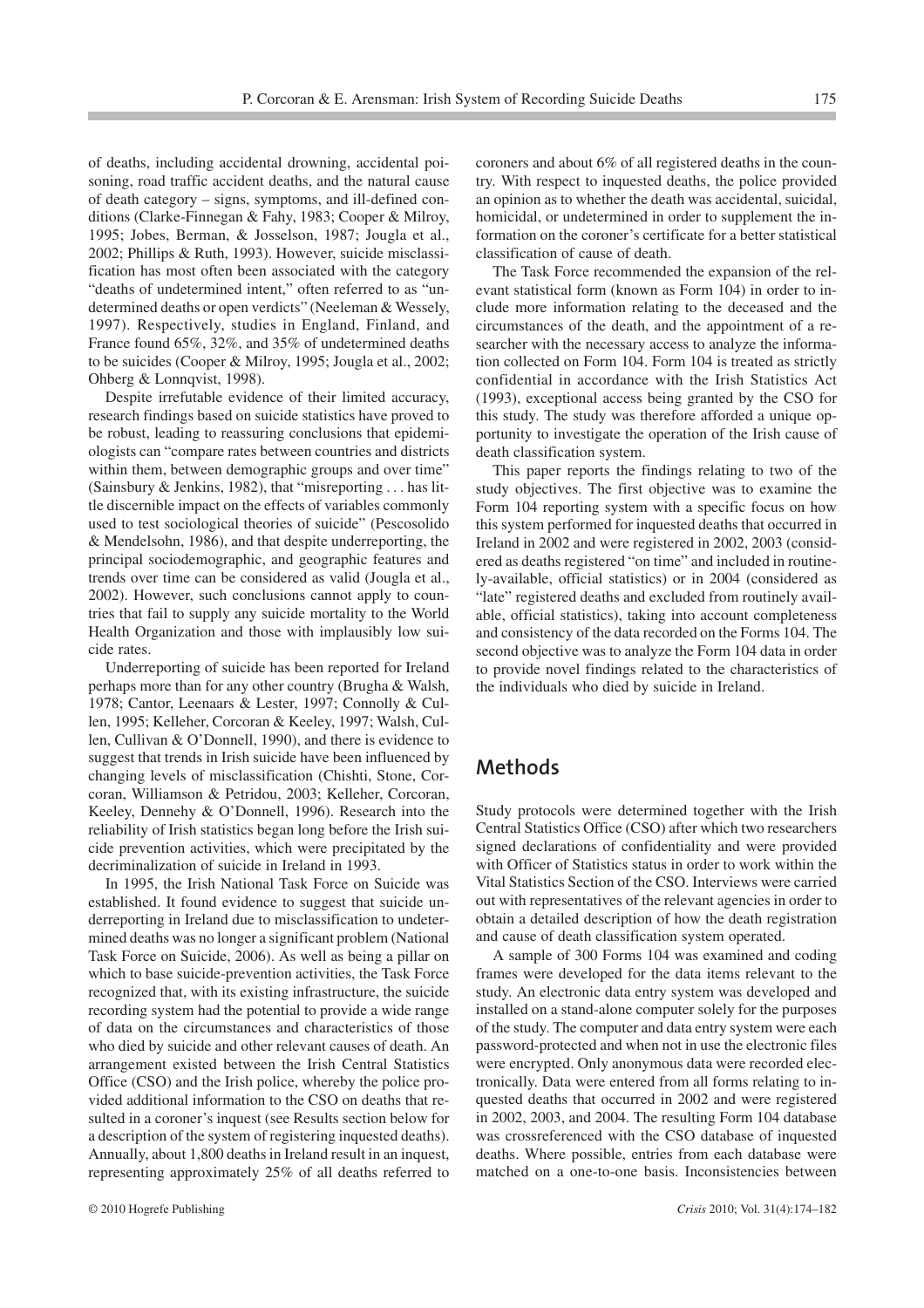each database relating to common data items such as dates of death, inquest, registration, and birth were identified.

Comparisons were made between the four broad causes of deaths resulting in inquest: accidents, suicides, homicides, and undetermined deaths. Rates per 100,000 were calculated where relevant using the population data derived from the National Census 2002. Exact Poisson 95% confidence intervals were calculated for the rates using StatsDirect version 2.7.7. These intervals are displayed by error bars in the relevant charts.

# **Results**

## **Registration of Deaths**

The death registration and cause of death determination system that operated in Ireland with respect to deaths occurring in 2002 and led to a coroner's inquest generally involved the following chain of notifications and information transfers:

- 1. The police notified the coroners of the death and provided them with information. If the coroner was not satisfied that the death was by natural causes, then an inquest had to be held.
- 2. After the inquest, the coroners recorded information on a certificate and transferred this to registrars, thereby notifying them of the death.
- 3. The registrars transcribed information from the coroner's certificate onto a death registration form (Form 102) and forwarded both to the Central Statistics Office (CSO).
- 4. The CSO used the information from these documents to compile an electronic database of inquested deaths and also to complete some parts of the Form 104.
- 5. The Form 104 was then sent to the police with a request for it to be completed, thereby providing an opinion as to whether the death was accidental, suicidal, homicidal, or undetermined, and then returned to the CSO.
- 6. On the basis of this opinion and the supplementary information on the Form 104, Form 102, and the coroner's certificate, the detailed cause of death was then assigned in accordance with the ICD guidelines.

#### **Inquested Deaths in 2002**

According to the CSO database, there were 1,815 inquested deaths in 2002, 1,709 (94%) registered "on time" (i.e., in 2002 or 2003) and therefore included in routine mortality statistics, and 106 (6%) registered late (in 2004) and therefore not included in routine mortality statistics. Late registration in 2004 therefore caused a 6% underreporting of external causes of death. The proportion of deaths underreported due to late registration varied by cause of death  $(\chi^2 = 31.32, df = 8, p < .001)$  from 2% for homicide, 4%

for suicide, 5% for accidental deaths, and 12% of deaths classified as of undetermined intent.

## **Form 104 Reporting System**

The Form 104 database arising from the study contained 1,798 entries. The extent to which entries in the Form 104 database matched those in the CSO database is illustrated in Figure 1. Overall, the CSO were in receipt of appropriately completed forms for 91% of the deaths referred to in either database.



*Figure 1.* Matching of 1,798 completed Forms 104 and 1,815 Central Statistics Office (CSO) records of inquested deaths.

Of the 80 deaths that had a completed Form 104 but were not on the CSO list of inquested deaths:

- 29 (36%) had resulted in an inquest, but not according to the information held by the CSO;
- 29 (36%) occurred in 2002 according to the Form 104, but occurred in another year according to the information held by the CSO;
- 17 (21%) had Forms 104 completed inappropriately as there had not been an inquest;
- 5 (6%) deaths had no reference information on the completed Form 104 and therefore could not be matched to CSO records.

The 97 deaths on the CSO database of inquested deaths for which no completed Form 104 was received comprised:

- 71 (73%) that resulted in an inquest though no completed Form 104 was received;
- 26 (27%) that did not result in an inquest, so that no completed Form 104 should have been expected.

Whether a completed Form 104 was received in respect of a death on the CSO databases of inquested deaths varied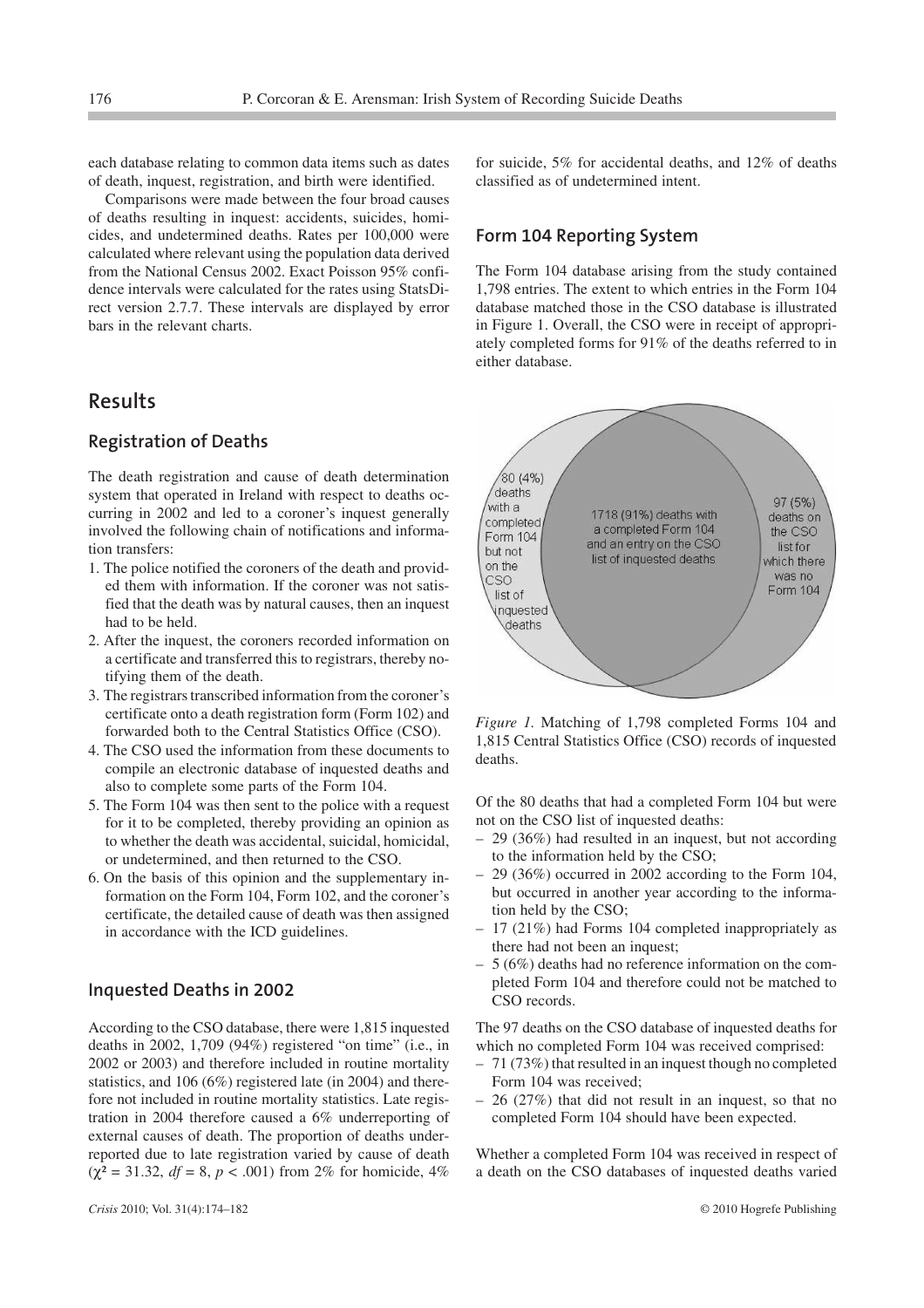

*Figure 2.* Opinion of cause of death indicated by police officer who completed Form 104.

*Table 1*. Agreement between police officer opinion of cause of death and cause assigned by the Central Statistics Office (CSO)

|                |              | Cause of death assigned by the CSO |            |                |                |            |           |
|----------------|--------------|------------------------------------|------------|----------------|----------------|------------|-----------|
|                |              | Accident                           | Suicide    | Undetermined   | Homicide       | Natural    | Total     |
| Police opinion | Accidental   | 863                                |            |                | $\overline{0}$ | 86         | 957       |
|                |              | $(90.2\%)$                         | $(0.1\%)$  | $(0.7\%)$      | $(0\%)$        | $(9\%)$    | $(100\%)$ |
|                | Suicidal     | 4                                  | 485        | 5              |                | $\theta$   | 495       |
|                |              | $(0.8\%)$                          | $(98.0\%)$ | $(1.0\%)$      | $(0.2\%)$      | $(0\%)$    | $(100\%)$ |
|                | Undetermined | 15                                 | 3          | 52             | $\Omega$       | 26         | 96        |
|                |              | $(15.6\%)$                         | $(3.1\%)$  | $(54.2\%)$     | $(0\%)$        | $(27.1\%)$ | $(100\%)$ |
|                | Homicidal    | 3                                  | $\theta$   | $\overline{2}$ | 43             | $\theta$   | 48        |
|                |              | $(6.3\%)$                          | $(0\%)$    | $(4.2\%)$      | $(89.6\%)$     | $(0\%)$    | $(100\%)$ |
|                | Other        | 37                                 | 3          | 10             | $\Omega$       | 72         | 122       |
|                |              | $(30.3\%)$                         | $(2.5\%)$  | $(8.2\%)$      | $(0\%)$        | $(59.0\%)$ | $(100\%)$ |
|                | Total        | 922                                | 492        | 76             | 44             | 184        | 1718      |
|                |              | $(53.7\%)$                         | $(28.6\%)$ | $(4.4\%)$      | $(2.6\%)$      | $(10.7\%)$ | $(100\%)$ |

by broad cause of death ( $χ² = 96.31$ ,  $df = 4$ ,  $p < .001$ ). Suicide was recorded as the cause in 29% of deaths with a Form 104 compared to just 5% of the deaths without a completed Form 104 (i.e., without a police opinion of the cause of death). Either suicide deaths were associated with a higher rate of returned forms or suicide was underrecorded among deaths without a form.

### **Cause of Death Recorded**

On more than half of the Forms 104 (56%), the opinion of the police officer was that the death was accidental, almost 30% were suicides, 3% homicides, and 6% undetermined (Figure 2). Neither of these four options was selected by the police officer in 136 cases (8%); here, the police officer had noted that the death was either by natural causes or by

misadventure (medical or otherwise) or had left the item blank.

Based on the 1,718 deaths with a completed Form 104 and an entry on the CSO database of inquested deaths, there was a high level of agreement (88.2%) between the police officer's opinion and the broad cause of death assigned by the CSO (Table 1). The highest level of agreement related to suicide deaths. Of the 495 deaths thought by the police officer to be suicide, 485 (98%) were so recorded by the CSO.

## **Time to Inquest and Registration**

Almost one in five (18%) inquests took place within 3 months of the death, almost half (48%) within 6 months, almost three-quarters (71%) within 9 months, and 85%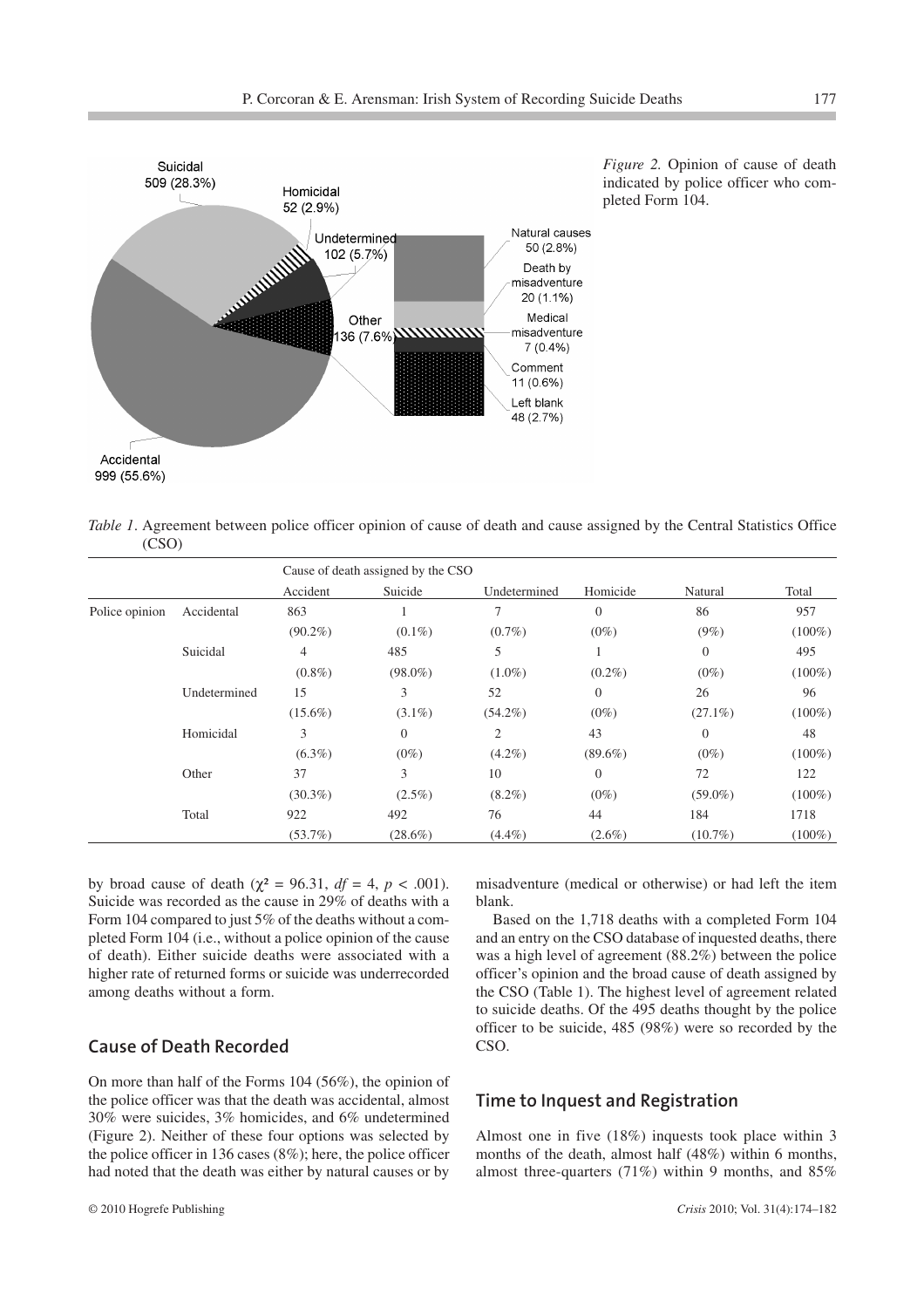

*Crisis* 2010; Vol. 31(4):174–182 © 2010 Hogrefe Publishing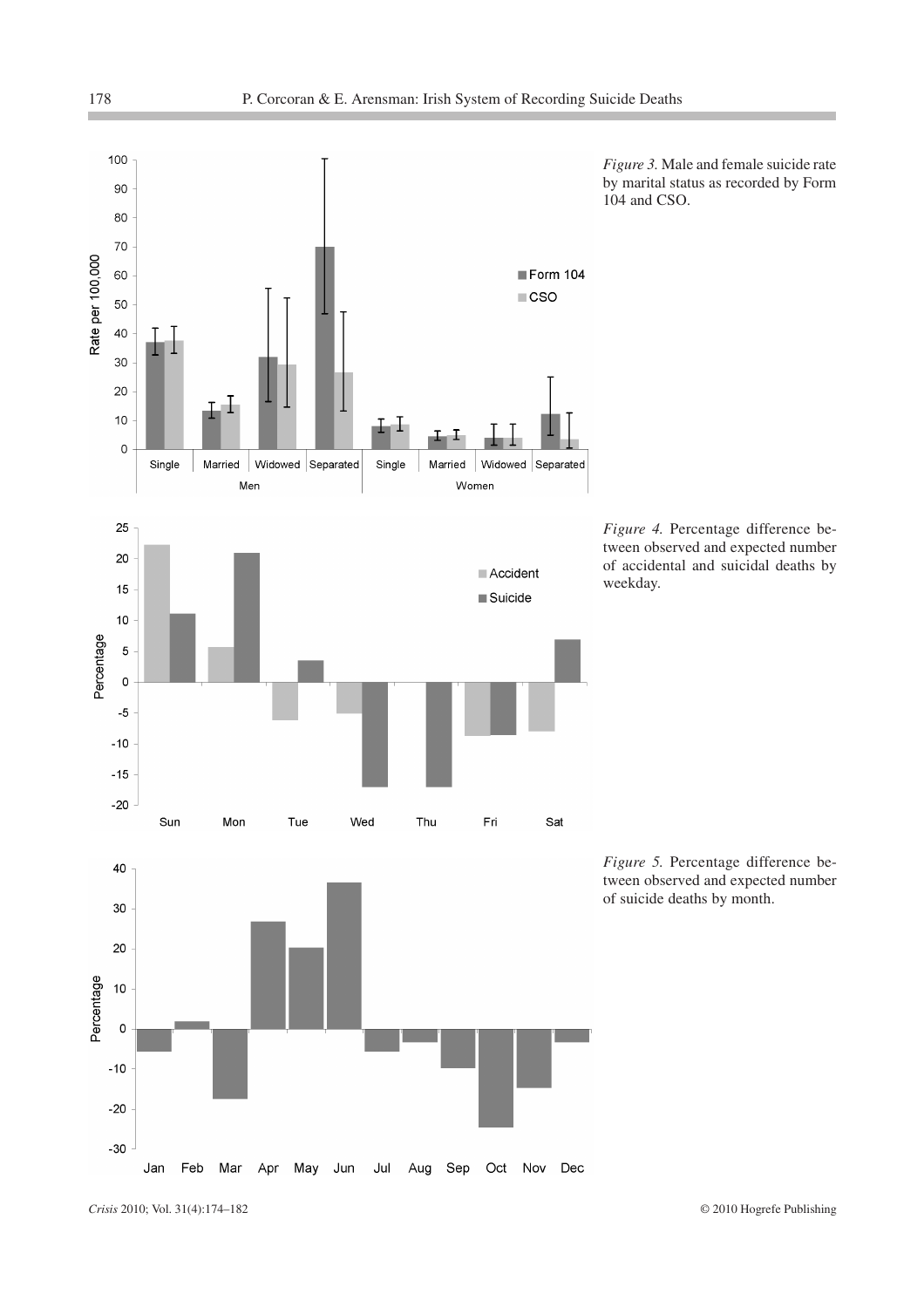within 1 year. Time to completion of inquest varied significantly by broad cause of death ( $\chi^2$  = 79.17, *df* = 16, *p* < .001). More than 12 months elapsed before the inquest in 8% of suicide deaths, 15% of homicides, 16% of accidental deaths, and 27% of undetermined deaths.

## **Data Completeness**

Core reference information and information relating to the death were recorded on virtually all forms. There was also a high level of completeness with respect to the sociodemographic characteristics of the deceased, particularly on age (96%), marital status (99%), and employment status (96%), though less so on domestic living arrangement (88%) and occupation (76%). There was a low level of completeness with respect to medical history and contributing factors, provided in just 35% and 16% of the forms examined, respectively. Forms relating to suicide deaths more often contained information relating to medical history (54%) and contributing factors (34%).

### **Data Inconsistencies**

One of the most notable inconsistencies related to the year of death. For 4.5% of the deaths under study, the year of death on the completed Form 104 differed from that on the CSO database. The coroner's certificate was the source of information for the CSO database.

Based on the 1,718 deaths with a completed Form 104 and an entry on the CSO list of inquested deaths, it was found that the marital status recorded on the form was consistent with that on the CSO database in 1,630 (95%) cases. Most inconsistencies related to the marital status "separated": 94 persons were recorded as separated on Form 104, of whom only 35 (37%) were so recorded by the CSO, half (47, 50%) being recorded as married. The coroner's certificate was the source of the marital status recorded in the CSO database.



*Figure 6.* Male and female suicide rate by age group.

There was a marked difference in the suicide rate of separated men and women depending on whether it was derived using marital status recorded on Form 104 or that recorded in the CSO database (Figure 3). Based on the latter, separated persons had a marginally lower suicide rate than single or widowed persons, whereas based on the former, their suicide rate was about three times higher and by far the highest of the marital status groups.

## **Form 104 Data and Incidence of Suicide**

#### **Variation by Day and Calendar Month**

An above-average number of inquested deaths occurred on Sundays and Mondays (Figure 4): Accidental deaths had their peak on Sundays, whereas suicide deaths peaked on Mondays. For each, the rate was at least 20% higher than expected on these days. Suicide deaths were least common on Wednesdays and Thursdays, with 17% fewer deaths than expected.

The occurrence of suicide deaths in 2002 showed greater monthly variation than other causes of death. There were 27%, 20%, and 37% more suicide deaths than expected in April, May, and June, respectively (Figure 5). This late spring/early summer peak in suicide rates has previously been reported for Ireland and many other countries. There was a fall in the rate of suicide in late autumn/early winter. Respectively, 10%, 25%, and 15% fewer suicides than expected occurred in September, October, and November.

#### **Age and Sex**

The incidence of suicide showed marked variation when examined by age-sex subgroup (Figure 6). The male rate of suicide far exceeded the female rate at each age group over 15 years. The male/female rate ratio was greatest, at 5.5 and 4.8, for the 15–24 and 25–34-year-old age groups, respectively. At 35.3 per 100,000, the peak rate of suicide for men was in the 25–34-year-old age group. Female suicide rates had a bimodal pattern, with one peak in 25–34 year-olds (7.4 per 100,000) and a second in 45–54-yearolds (8.8 per 100,000).

#### **Domestic Living Arrangement**

The risk of suicide associated with the three common domestic situations of living alone or with parent(s) or partner is illustrated in Figure 7. For men and women, living alone was associated with a marked increase in the rate of suicide, whereas living with a partner was associated with reduced rates. The rate of suicide in men living with their parent(s) (30.5 per 100,000) was more than twice that of men living with a partner (13.6 per 100,000), whereas the rate for men living alone was five times higher (67.1 per 100,000). The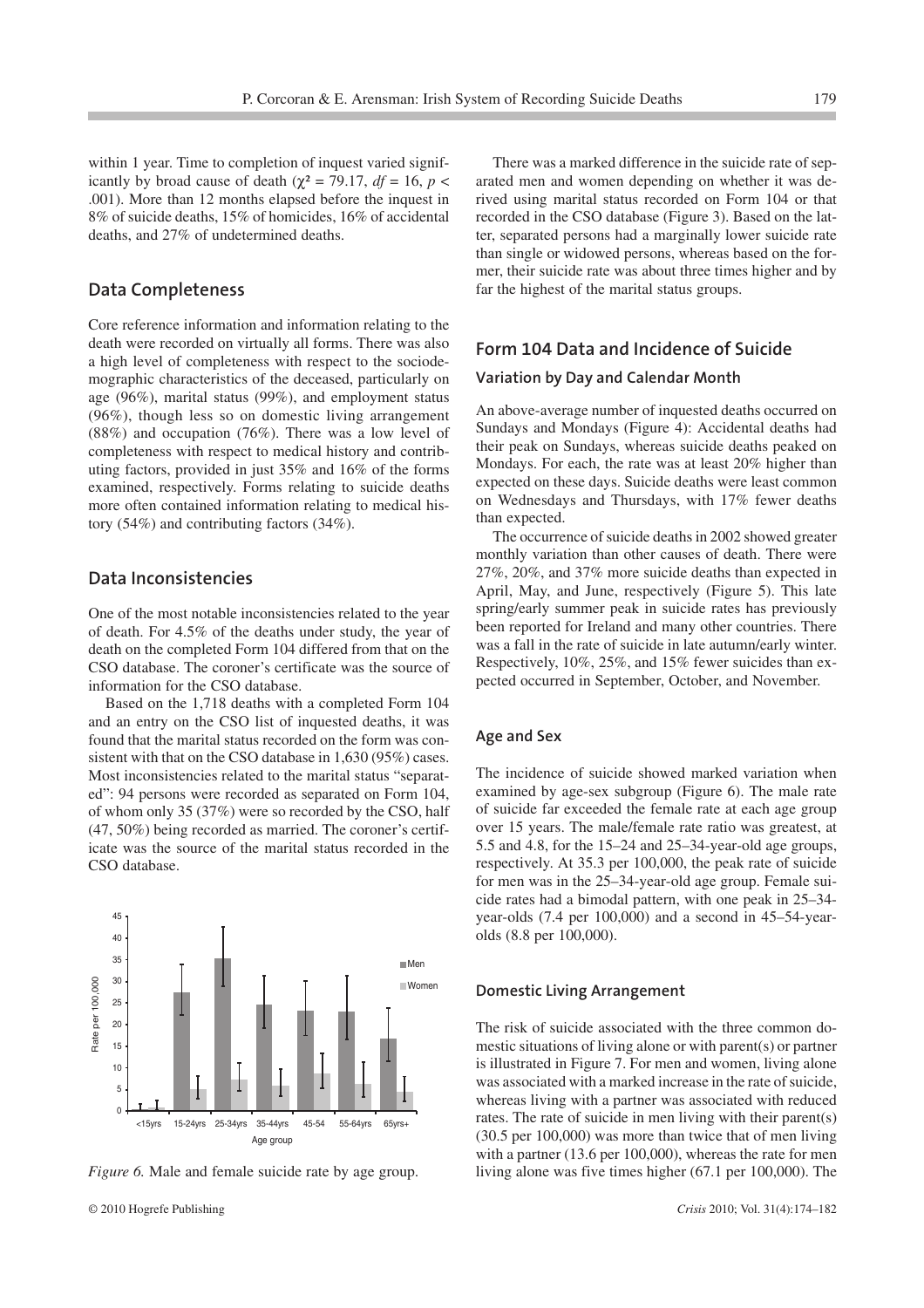

*Figure 7.* Male and female suicide rate (persons aged over 15 years) by domestic living arrangement.

suicide rate for women living with their parent(s) (7.6 per 100,000) was almost double that of women living with a partner (4.0 per 100,000), whereas women living alone had a suicide rate that was three times higher (12.4 per 100,000). This indicates that living with a partner was associated with a greater reduction in suicide rates among men than women.

#### **Employment Status**

There were 365 men and 88 women aged 15–64 years who were indicated to have died by suicide in 2002. For both men and women, unemployment was associated with a greatly increased rate of suicide (Figure 8). Unemployed men had a suicide rate (88.8 per 100,000) that was almost four times higher than the rate for men in employment (23.9 per 100,000). The suicide rate of unemployed women (27.1 per 100,000) was five times higher than that of women in employment (5.2 per 100,000). Women engaged in home duties had a similar suicide rate (7.2 per 100,000) to the employed.



*Figure 8.* Male and female suicide rate (persons aged 15–64 years) by main employment status.

## **Discussion**

This study provides a unique description of the inner workings of a national system for recording and classifying suicide statistics. The system in Ireland involved a paperbased sequence of data transcription and transfer between police, coroners, registrars, and officers of the CSO. It introduced some inconsistencies in the data recorded, a problem previously mentioned in the Irish context (McGovern & Cusack, 2004). Human error in the transcription of data was likely to have been the cause of these inconsistencies. Most data transfer between the agencies involved in the Irish death registration system is now done electronically, a measure that should eradicate inconsistencies introduced by human error.

The study uncovered an interesting inconsistency relating to the marital status of the deceased. While the numbers involved were not large, there were more than twice as many separated persons according to Form 104 data as per the CSO data, which generally had recorded their marital status as married. The source of the CSO marital status data was the coroner's certificate. It appeared that persons legally married but separated from their spouse were generally classified by coroners as married and by the police officer completing Form 104 as separated. Heretofore, there has been no evidence of elevated suicide rates among separated persons in Ireland. Separated persons had a three times higher suicide rate when calculated based on the Form 104 recorded marital status, identifying them as at significantly increased risk relative to any other marital status group. Studies in many countries have examined suicide rates by marital status (Griffiths, Ladva, Brock, & Baker, 2008; Lorant, Kunst, Huisman, Bopp & Mackenbach, 2005; Masocco et al., 2008). Definitional differences in relation to marital status may impact the results and comparability of such studies and should be investigated.

Inherent to the Irish inquest system is the issue of late registrations, which on the basis of the present study contributed to a 4% underreporting of the number of suicides in 2002. The length of time to inquest was likely to be the main contributor to registration delay. For 15% of the inquested deaths that occurred in Ireland in 2002, at least 12 months elapsed before the inquest. The move from a paper-based system to an electronic system of registering deaths in Ireland in recent years may not help to reduce late registrations unless the time between death and inquest is reduced.

Ireland operates a coronial system as in the UK and Australia. However, Ireland differs by seeking a police opinion of the nature of the death. The importance of the police officer opinion in determining the cause of death recorded by the Irish CSO was clearly evident from the study's findings. Of the deaths indicated by the police officer who completed the form to be accidental or homicidal, 90% were eventually assigned the equivalent cause of death. Of the 495 deaths indicated by the police officer to be suicides, 485 (98%) were so recorded by the CSO.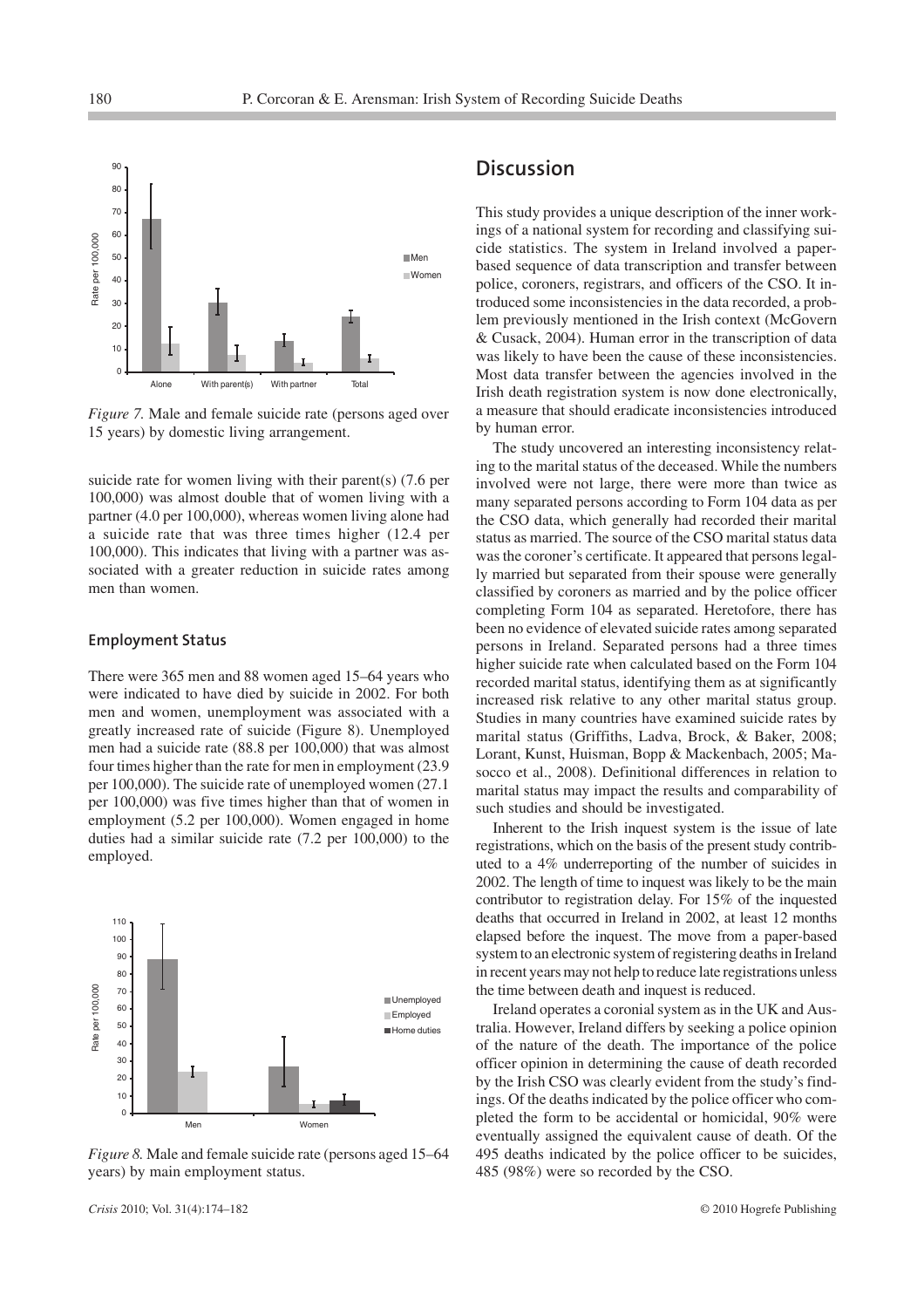However, the present study indicates that a system including the police as an information source may not yield useful data in some domains. The data items on Form 104 relating to medical history and psychosocial factors were significantly underrecorded to the point that they were of little or no value. Varying completeness of data relating to inquested deaths in Ireland has previously been noted (Mc-Govern & Cusack, 2004). Nevertheless, the study derived valuable findings – some for the first time in the Irish context – from the data compiled to a high degree of completeness. The study highlighted the strong temporal pattern of suicide both by day of the week and month of the year as has been reported previously (Corcoran et al., 2004) and for the first time showed an elevated risk of suicide associated with marital breakdown, living alone, and unemployment. The study also produced a series of recommendations, some of which are highlighted here.

The study limited itself to inquested deaths that occurred in 2002 and were registered in 2002, 2003, or 2004. It did not aim to quantify the extent to which suicide deaths had been misclassified as other causes of death, which was of interest but would have required a broader and more extensive examination of the death registration and cause of death classification system. More recently, changes were made to the death registration and cause of death determination system and specific efforts were made to improve the Form 104 reporting system, particularly relating to the traceability of the forms and the timeliness of their return. This should be borne in mind when considering some of the data limitations highlighted by our study findings. While the suicide recording system has evolved recently, the profile of individuals whose deaths result in an inquest is unlikely to have changed significantly since 2002. Therefore, the findings from the analysis of the Form 104 data are likely to be valid for more recent years.

In line with recommendations in the Irish National Strategy for Action on Suicide Prevention (Chambers, Arensman, Connolly, Corcoran, & Corcoran, 2005), another system to collect and collate data on the medical and psychosocial characteristics of individuals whose deaths lead to inquest is currently being piloted. This system aims to (1) better define the incidence and pattern of suicide in Ireland, (2) identify and better understand the causes of suicide, (3) identify and improve the response to clusters of suicide, filicide-suicide, and familicide, and (4) improve provision of support to people bereaved by suicide. The implementation of this system is being conducted in close collaboration with coroners, health care professionals, and bereaved family members, and there will be a structural link with bereavement support services.

Researchers are generally frequent users of the mortality statistics produced by the national statistics offices. While they usually have no role to play in the system that produces the statistics, they may also have little or no understanding of how the system actually operates, whether there are deficits within the system, or whether the system has changed over time. These factors may lead to a misinterpretation of trends and patterns in the incidence of a cause of death, and to incorrect inferences, which in turn may result in the development of ineffective policy and prevention activities. An example of an initiative to address such deficits is the Australasian Mortality Data Interest Group, established to provide a forum for the producers and users of Australian and New Zealand mortality statistics to meet and discuss issues relating to all aspects of mortality data. The need for suicide researchers and suicide-prevention professionals to better understand their national suicide recording systems has been recognized by the International Association for Suicide Prevention (IASP), which has established a task force to compile descriptions of national systems for certifying suicide deaths (http://iasp.info/national\_systems\_for\_certifying\_suicidal\_deaths.php). The ultimate goal of such work is to promote the establishment of an internationally standardized suicide recording system operating within the ICD system.

#### **Acknowledgments**

The study was funded initially by the Irish National Suicide Review Group and subsequently by the Health Service Executive's National Office for Suicide Prevention. Thanks are due to the officers of the Irish Central Statistics Office, in particular Mr. Joseph Keating, for supporting and facilitating the study. Special thanks are also due to Ms. Vera McCarthy of the Irish National Cancer Registry who was seconded to work on the study and to Dr. Harry Comber, Director of the National Cancer Registry, for facilitating this arrangement.

# **References**

- Brugha, T., & Walsh, D. (1978). Suicide past and present The temporal constancy of underreporting. *British Journal of Psychiatry, 132*, 177–179.
- Cantor, C. H., Leenaars, A. A., & Lester, D. (1997). Underreporting of suicide in Ireland 1960–1989. *Archives of Suicide Research, 3*, 5–12.
- Chambers, D., Arensman, E., Connolly, J. F., Corcoran, P., & Corcoran, R. (2005). *Reach out, Irish national strategy for action on suicide prevention, 2005–2014*. Dublin: Health Service Executive.
- Chia, B. H., Chia, A., & Tai, B. C. (2008). Suicide letters in Singapore. *Archives of Suicide Research, 12*, 74–81.
- Chishti, P., Stone, D. H., Corcoran, P., Williamson, E., & Petridou, E. (2003). Suicide mortality in the European Union. *European Journal of Public Health, 13*, 108–114.
- Claassen, C. A., Yip, P. S., Corcoran, P., Bossarte, R. M., Lawrence, B. A., & Currier, G. W. (2010). National suicide rates a century after Durkheim: Do we know enough to estimate error? *Suicide and Life-Threatening Behavior, 40,* 193–223.
- Clarke-Finnegan, M., & Fahy, T. J. (1983). Suicide rates in Ireland. *Psychological Medicine, 13*, 385–391.